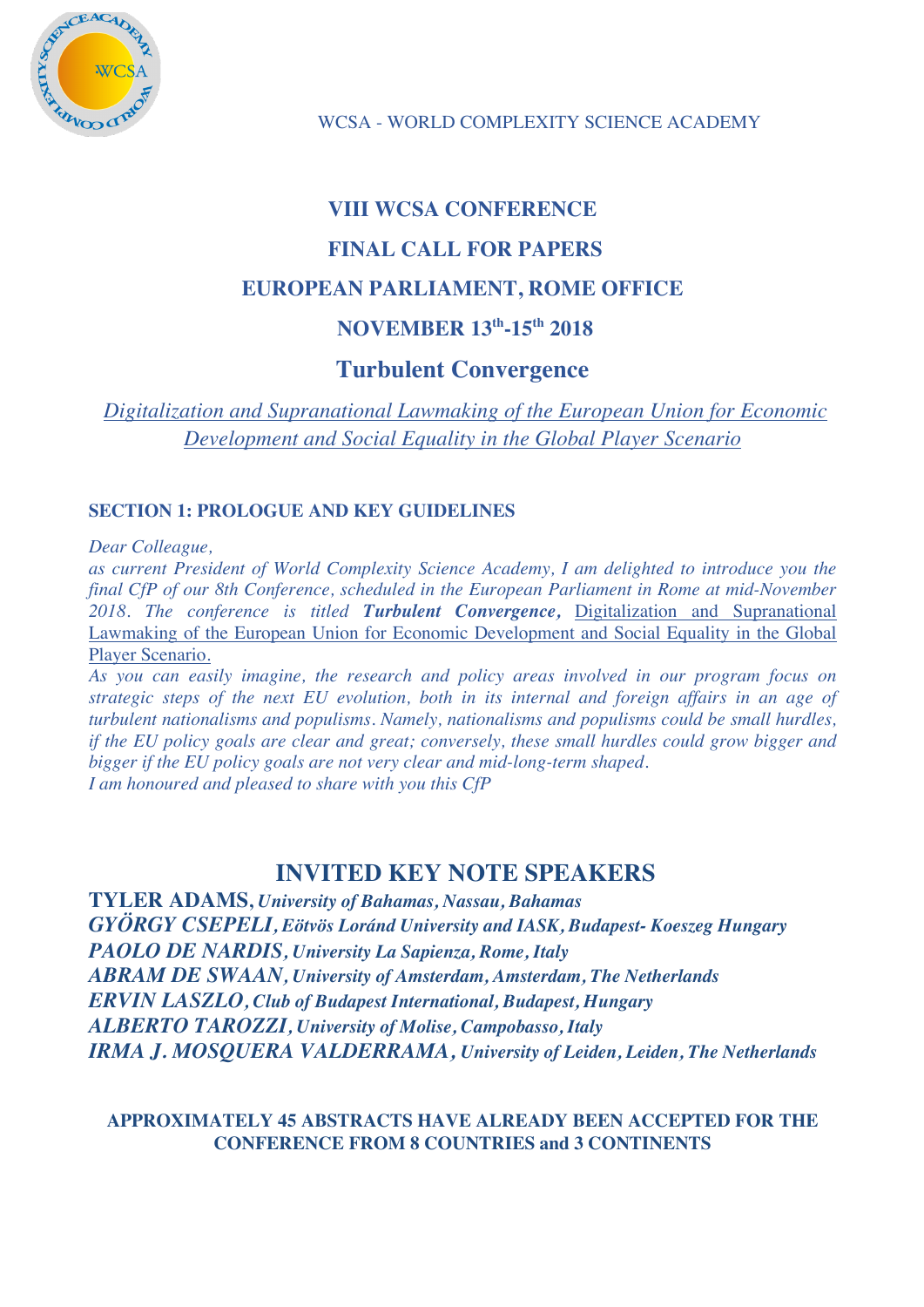

#### **SECTION 2 CONFERENCE GENERAL MANIFESTO**

*The current scenarios are composed of a decreasing number of bigger and bigger global players such as the EU, the USA, China, Russia, Mercosur and very few others. These global players are already interconnected on a global scale by key phenomena like technological convergence and international treaties: CETA, NAFTA, MERCOSUR for example. So to speak, the link among Canada (NAFTA) with EU (CETA), Mexico (NAFTA member and MERCOSUR observing member) with Brazil (Mercosur full member) already shape a legislative alignment in which free trade, technological standardization, shared human rights and social equality policies tend to match more convergence both in digital and legal terms and more at the viability level. The emerging key challenge is not to launch new development trends, as the leverage of this alignment is already enormous and insofar evolutionary (the recent treaty between the EU and Japan is one more piece of evidence of the increasing convergence both in digital and legal terms).*

*The actual key evolutionary challenge and paramount goal is to be host and hub of innovative policy modelling, policymaking and lawmaking institutions and global players. This Conference welcomes papers that focus on the social, political. Legal and technological aspects of this challenge.*

#### **SECTION 3: SCIENTIFIC STEERING COMMITTEE**

*Angel Antonio Alberto, SFAI, Nogoya, Entre Rios, Argentina Rosa Amorevole, CREIS Vice President, Italy Marcelo Amaral, Fluminense Federal University, Rio de Janeiro, Brazil Nicoletta Bersier Ladavac, Thémis, Genève, Swtizerland Adele Bianco, G. D'Annunzio University, Chieti-Pescara, Italy Richard M. Brandt, Director of Iacocca Institute, Lehigh University, Bethelem, Pennsylvania, USA James Chen, Michigan State University, USA Stefano Civitarese, G. D'Annunzio University, Chieti Pescara, Italy Gerhard Chroust, Johannes Keppler University Em.Prof Linz, Austria. Gyorgy Csepeli, ELTE Budapest & IASK, Koszeg, Hungary Giampiero Di Plinio, G. D'Annunzio University, Chieti-Pescara, Italy Emilia Ferone, G. D'Annunzio University, Chieti-Pescara, Italy Edit Fabó, ELTE University, Budapest, Hungary André Folloni, PUCPR, Curitiba, Paraná, Brazil Roberta Iannone, University La Sapienza, Rome, Italy Michael C. Jackson, Editor in Chief Systems Research and Behavioral Science, Wiley & Sons, New York, USA Francesca Jacobone, CREIS, Italy Muneo Kaigo, University of Tsukuba, Ibaraki, Japan Alexander Laszlo, ITBA, Buenos Aires, Argentina Andrea Lombardinilo, G. D'Annunzio University, Chieti-Pescara, Italy Sergio Marotta, University Suor Orsola Benincasa, Naples, Italy Serenella Molendini, CREIS President, Italy Riccardo Palumbo, G. D'Annunzio University, Chieti-Pescara, Italy Andrea Pitasi, WCSA President Lidia Puigvert, University of Barcelona, Barcelona, Spain Massimiliano Ruzzeddu, Università Niccolò Cusano, Rome, Italy Enrico Spacone, G. D'Annunzio University, Chieti-Pescara, Italy Alfredo L. Spilzinger, WCSA Vicepresident and SFAI President Liborio Stuppia, G. D'Annunzio University, Chieti-Pescara, Italy*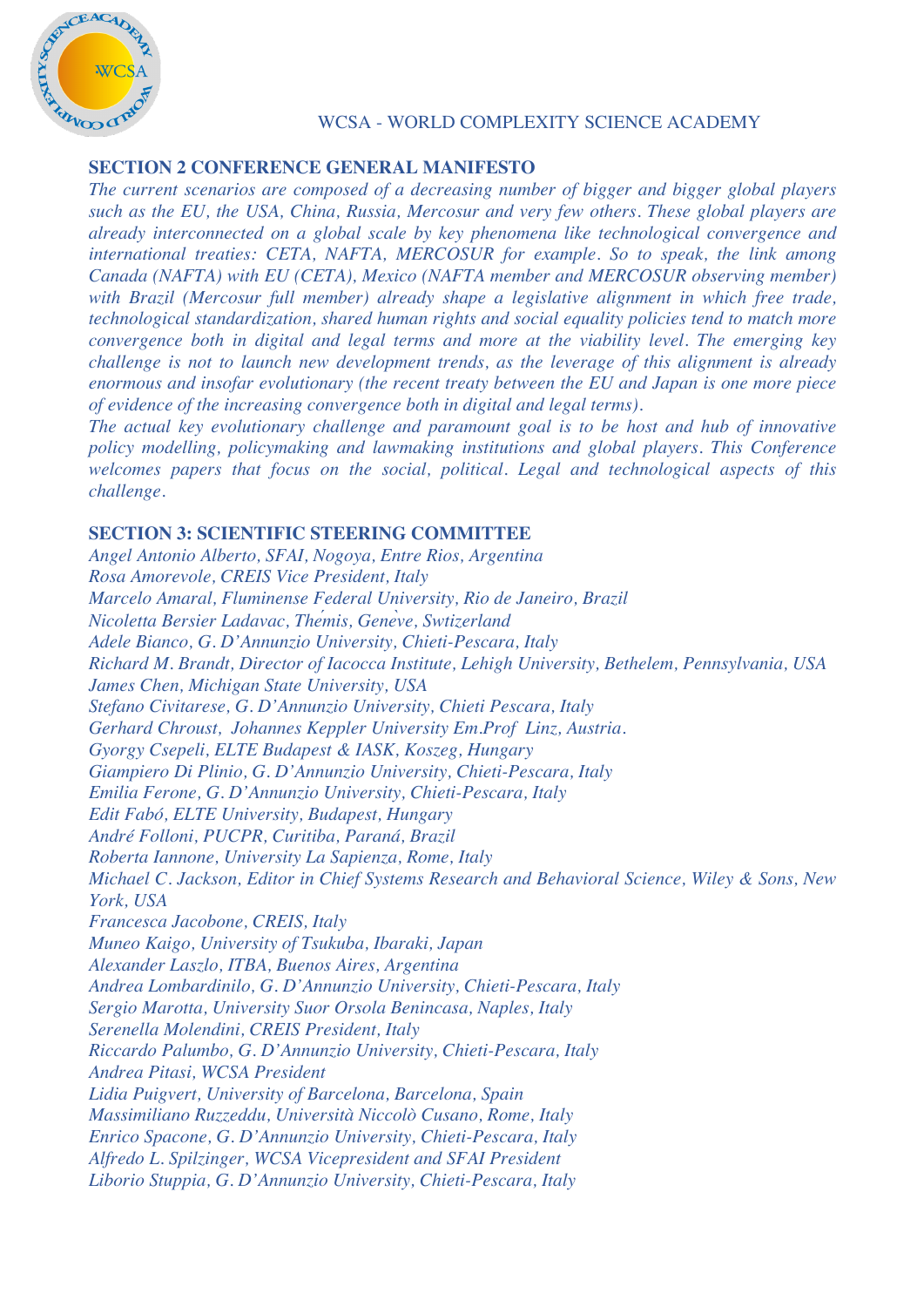

#### **SECTION 4: HONORARY BOARD OF ADVISORS:**

*Alexander Laszlo, Heinz von Foerster Archiv, Vienna, Austria, Presidential Delegate as Board Chair Enrique Caceres Nieto, UNAM, Mexico City, Mexico, 3rd Edition WCSA Medalist for Systemic Research Lucio d'Alessandro, Rector, University Suor Orsola Benincasa, Naples, Italy Giuseppe Acocella, CNEL Vice President, Rector S. Pius V University, Rome, Italy Gabriel Altmann, University of Bochum, Bochum, Germany Marcelo Amaral, Fluminense Federal University, Rio de Janeiro, Brazil Sebastiano Bagnara, Sassari-Alghero University, Sassary-Algherò, Italy Nicoletta Bersier Ladavac, Thémis, Genève, Switzerland Pierpaolo Donati, University of Bologna, Bologna, Italy Sherry Ferguson, University of Ottawa, Ottawa,Canada Giancarlo Guarino, Federico II University, Naples, Italy Klaus Krippendorff, University of Pennsylvania, Philadelphia, USA, 2nd Edition WCSA Medalist for Systemic Research Ervin Laszlo, Club of Budapest, Budapest, Hungary, 1st Edition WCSA Medalist for Systemic Research Loet Leydesdorff, University of Amsterdam, Amsterdam, the Netherlands Felix Ortega, University of Salamanca, Salamanca, Spain Dario Rodriguez Mansilla, University Diego Portales, Santiago, Chile Alexander Riegler, Free University of Brussels, Brussels, Belgium Abram de Swaan, Emeritus Distinguished Professor, University of Amsterdam, Amsterdam, The Netherlands*

#### *Section 5 : Organizational Committee*

*Sara Petroccia, G. D'Annunzio University, Chieti-Pescara, Italy, Chair Natalia Brazil Dib, PUCPR, Curitiba, Brazil Giovana Portolese, WCSA CCO Paulo Roberto Incott Júnior, UNINTER, Curitiba, Brazil*

#### **SECTION 6: HOW TO SUBMIT A PAPER PROPOSAL**

May you wish to submit a PAPER PROPOSAL, please do not hesitate to contact me by sending me a simple email or WORD. doc including:

- 1. NAME
- 2. LAST NAME
- 3. ACADEMIC AFFILIATION
- 4. PRESENTATION TITLE
- 5. A MAX 400 WORD PRESENTATION ABSTRACT
- 6. YOUR EMAIL

The submission of the paper proposal is in care of the proponent and s/he can submit it to me by email or by email doc attachment: pitasigda@gmail.com OR whspitasi@gmail.com In the email subject please specify: 8th WCSA CONFERENCE SUBMISSION

#### ABSTRACT DEADLINE: September 25th, 2018 ACCEPTANCE/REJECTION FEEDBACK October 5th 2018 sent by email to the PROPONENT.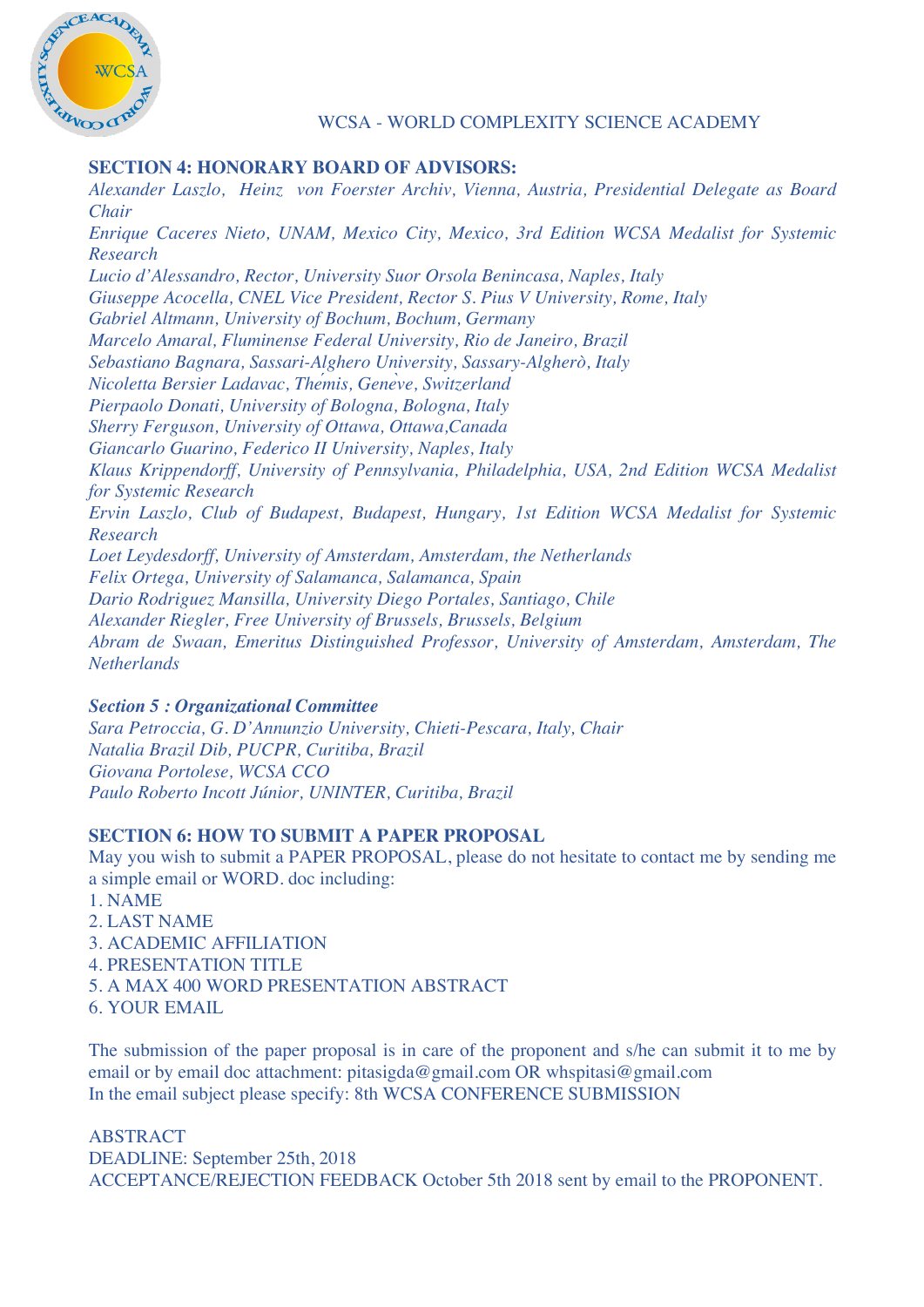

TO BE INCLUDED IN THE PROGRAM, THE PROPONENT MUST RESPECT THE FOLLOWING REQUIREMENTS:

Within October 10th 2018, proponents must confirm their presence by registering and paying the WCSA membership fee as of 100,00 (ONE HUNDRED EURO, if 30 or over 30 year-old) or 50,00 (FIFTY EURO if under 30 year-old) to the following WCSA bank account:

**WCSA IBAN CODE: IT37Y0301503200000003497794 FINECO BANK, Salita San Nicola da Tolentino 1/B, Roma For foreign bank transfer Receiving bank (swift): UNCRITMM BIC beneficiary bank: FEBIITM1**

## *NO CONFERENCE FEE REQUIRED*

# **SECTION 7: THE ACADEMIC PUBLICATION AS A CONFERENCE FOLLOW UP**

*This is our 8th conference. The previous ones already generated prestigious academic publications.* 

*Past conference publications from Bologna-1st edition on:*

*BOLOGNA www.aracneeditrice.it/index.php/pubblicazione.html?item=9788854842700 PALERMO http://www.aracneeditrice.it/index.php/pubblicazione.html?item=9788854848513 VIENNA https://www.amazon.it/Mapping-Systemic-Knowledge-Giulia-Mancini/dp/3659490261 TENERIFE http://www.cambridgescholars.com/redesigning-worldwide-connections BUDAPEST http://www.cambridgescholars.com/inventing-the-future-in-an-age-of-contingency AMSTERDAM http://www.cambridgescholars.com/systemic-actions-in-complex-scenarios RIO DE JANEIRO http://www.cambridgescholars.com/governing-turbulence-risk-andopportunities-in-the-complexity-age*

#### **SECTION 8: THE 8th WCSA CONFERENCE ACADEMIC PUBLICATION**

*The successful proponents of accepted abstracts who regularly paid the membership fee can submit the full paper within December 21th 2018. The full paper must be minimum 6000 word and maximum 10.000 word long, references included. More specific editorial guidelines for authors will soon follow.*

*The whole publication will be assessed through a double-blind peer review.*

#### **SECTION 9: JOINING THE CONFERENCE AS AUDIENCE MEMBER**

*The conference has no registration fee and is open to the public accordingly to the available seats. To attend the conference as audience, please register for free by sending an email request to wcsaconferences@gmail.com. You will receive a standard registration form you will have to fulfil and return by email.*

#### *FREE REGISTRATION IS MANDATORY TO ATTEND THE CONFERENCE IN THE AUDIENCE. WITH NO FREE REGISTRATION, ADMITTANCE MIGHT BE DENIED.*

## *SECTION 10: CONFERENCE VENUE*

*The official venue of the conference is the EU Parliament office in Rome, Italy, EU, Via 4 Novembre,149 - 00187 Rome, Italy, EU.*

*For security reasons, all participants are required to send to pitasigda@gmail.com a scanned PDF version of their valid ID /Passport if EU citizen or of their passport if not EU citizen within October*